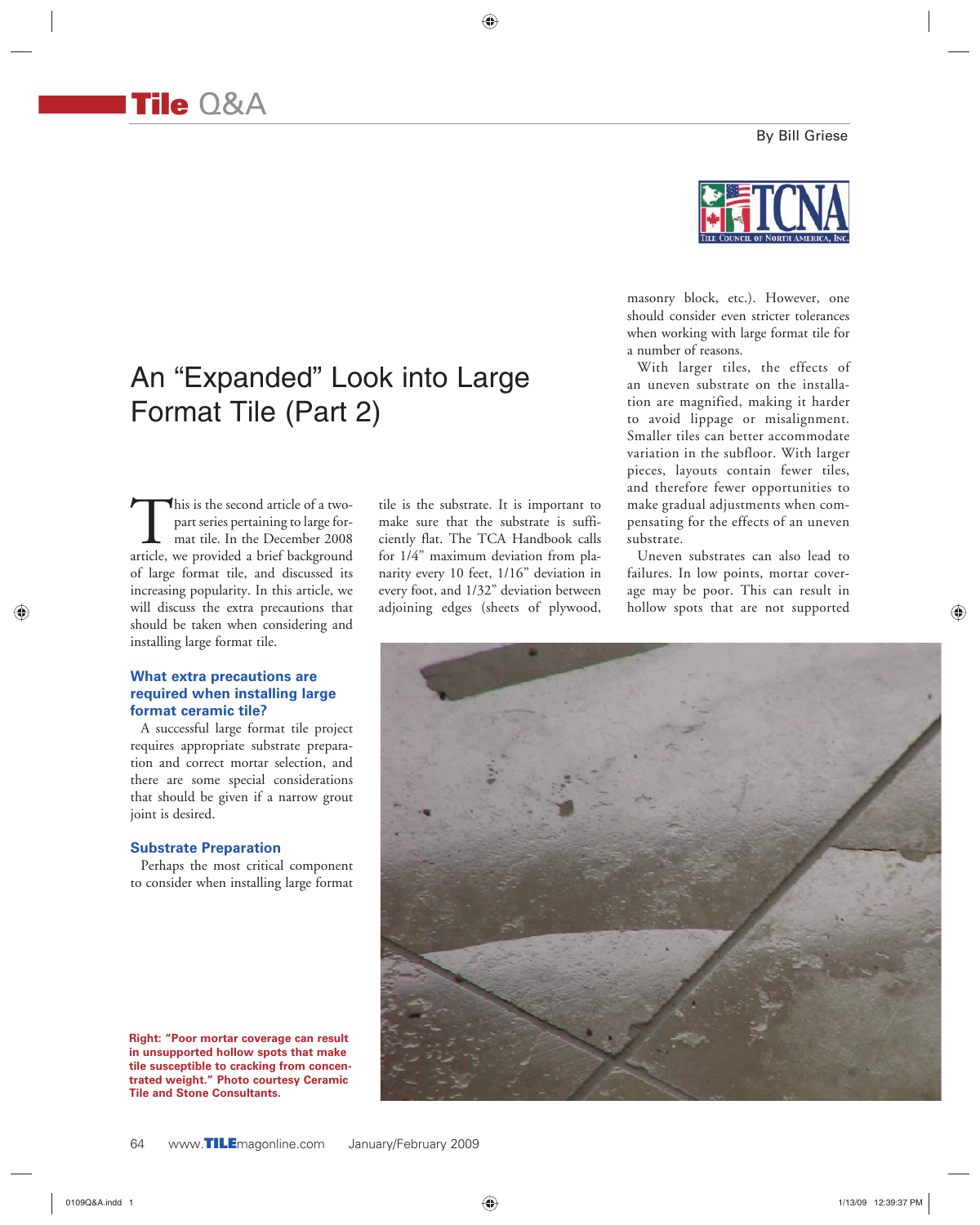⊕

by mortar, making the tile susceptible to adhesion failures or cracking from concentrated weight.

It is critical that customers be aware of the extra time and money required to flatten substrates for any tile installation, but especially with large format tile. When dealing with an uneven floor, an installer can grind down high spots, fill in low spots, or utilize a combination of both to achieve the necessary degree of innovative technology, such as hollow ceramic micro-spheres, to improve trowelability while maintaining antislump properties.

With flat floors, a full contact mortar can also be considered. These innovative mortars change viscosity as the tile is moved back and forth allowing full contact to be made between the tile and the floor.

## **Narrow Grout Joints and Tile Selection**

A narrow grout joint is generally considered to be less than one-eighth of an inch. For all tile installations, and



# **Product Performance Testing Provides Data to Solve Problems Ceramic Tile, Installation Materials, and Natural or Manufactured Stone**



We listen carefully to our customers. If our extensive ASTM, ANSI, and ISO standard testing does not provide what you need, we can devise "out-of-the-box" custom testing services.

**Dr. Virgil (Sonny) Irick<br>Director of Laboratory Services** 

#### We cover a very broad spectrum of testing - physical, chemical, and mechanical characteristics - for ceramic tile (glass, porcelain, quarry, mosaic, etc.) and natural or manufactured stone. **Katelyn Simpso**





TCNA's lab offers extensive materials testing, from simple tests such as Mohs' scratch hardness of glazed surfaces to complex evaluations such as energy dispersive X-ray analyses of microscopic areas. We can study physical and chemical characteristics of both raw materials and finished products. **Bill Griese** <mark>виг Griese</mark><br>Laboratory Engineer

**TCNA Product Performance Testing Laboratory** Call 864-646-8453 or visit www.tileusa.com/testing.htm

**Circle 31 on Information Card**

January/February 2009 www.**TILE**magonline.com 65

Mortar selection is a critical component in achieving a successful large format tile installation.

flatness. Self-leveling underlayments (SLU's) are also a convenient option to consider.

## **Mortar Selection**

Mortar selection is a critical component in achieving a successful large format tile installation. A thick set mortar bed, common in a natural stone installation, can be used when installing large format tile. More commonly, a medium-bed (thin-set) method with a large notch trowel of 1/2-inch or greater is used.

These mortars are formulated with coarser aggregate to provide anti-slump characteristics that resist larger, heavier tile sinking in the mortar. Some medium bed thin-set mortars also utilize

◈

♠